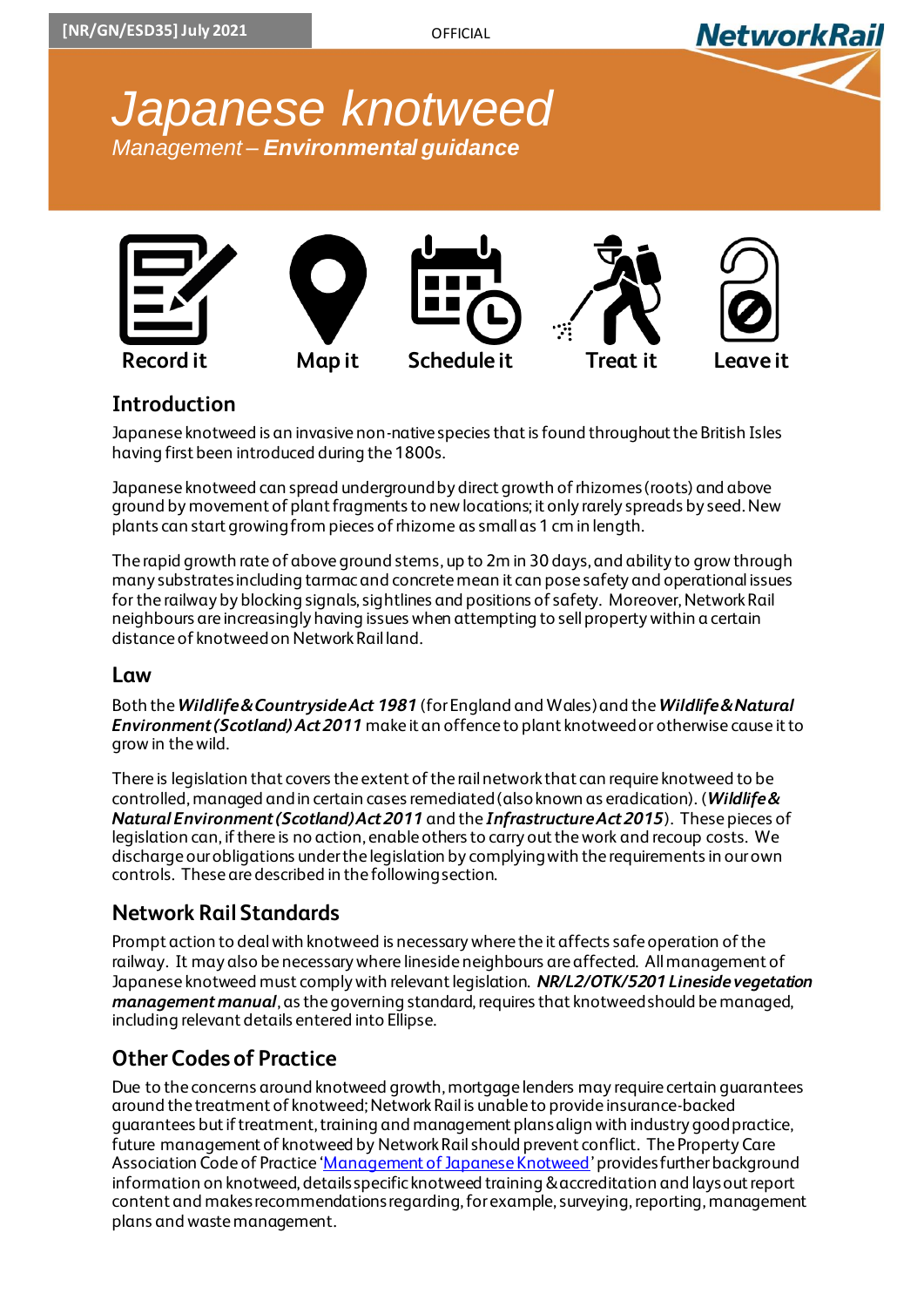

## **How to deal with it**

## *Recording & mapping*

Once identified as being present at a location obtain an accurate GPS reference using apps like EcoReporter or PhotoReporter. A robust way to assist with the subsequent management is to accurately record the extent of above ground knotweed on a GIS map-based system; a 7m buffer can be added to approximate the extent of the underground rhizome system. Validated locations can be uploaded in to the Hazard Directory.

### *Response*

Protocols below can be used as a guide when completing work arising identification forms (WAIFs) or when updating existing work orders; thework required is based on where the knotweed is found. If the knotweed site can be assigned to more than one 'descriptor' more than one activity may be required to manage it effectively.

#### **Protocol: Safety critical issues**

#### **Definition: Where knotweed affects safe operation of the railway**

- Safe operation of the railway is paramount and may require the removal of above ground Japanese knotweed growth (stems and leaves) by cutting and laying the stems on site.
- Once sufficient leaf area has regrown, treat immediately with herbicides.
- Clean boots and tools; full containment of washings is needed and avoid disposal of dirty water until its checked for knotweed fragments.

#### **Protocol: Site working issues**

#### **Definition: Where knotweed creates biosecurity issues on site.**

- Biosecurity is a particular concern when undertaking ground disturbance in or within 7m of identified knotweed stands.
- Knotweed-specific site hygiene measures should be followed by staff and contractors to reduce the risk of accidental knotweed spread.
- Herbicide treatment cycle to begin at least 3 years in advance of ground disturbance.
- Clean boots and tools; full containment of washings is needed and avoid disposal of dirty water until its checked for knotweed fragments.

#### **Protocol: Lineside community issues**

#### **Definition: Where 'railway' knotweed affects lineside residents**

- Compliance with UK legislation and litigation risk means that lineside complaints should be dealt with as quickly as possible.
- Where knotweed growth is visible on both sides of the fence, work with the third party to develop an optimal management plan (e.g. Chapter 8 o[f PCA Knotweed Code of Practice](https://www.property-care.org/wp-content/uploads/2018/05/PCA-COP-Control-of-Knotweed-24pp_04.05.18-WEB.pdf).)
- Only use herbicides containing the active ingredient glyphosate. Do not treat with herbicide products containing other active ingredients and/or cut and lay in these situations.
- Clean boots and tools; full containment of washings is needed and avoid disposal of dirty water until its checked for knotweed fragments.









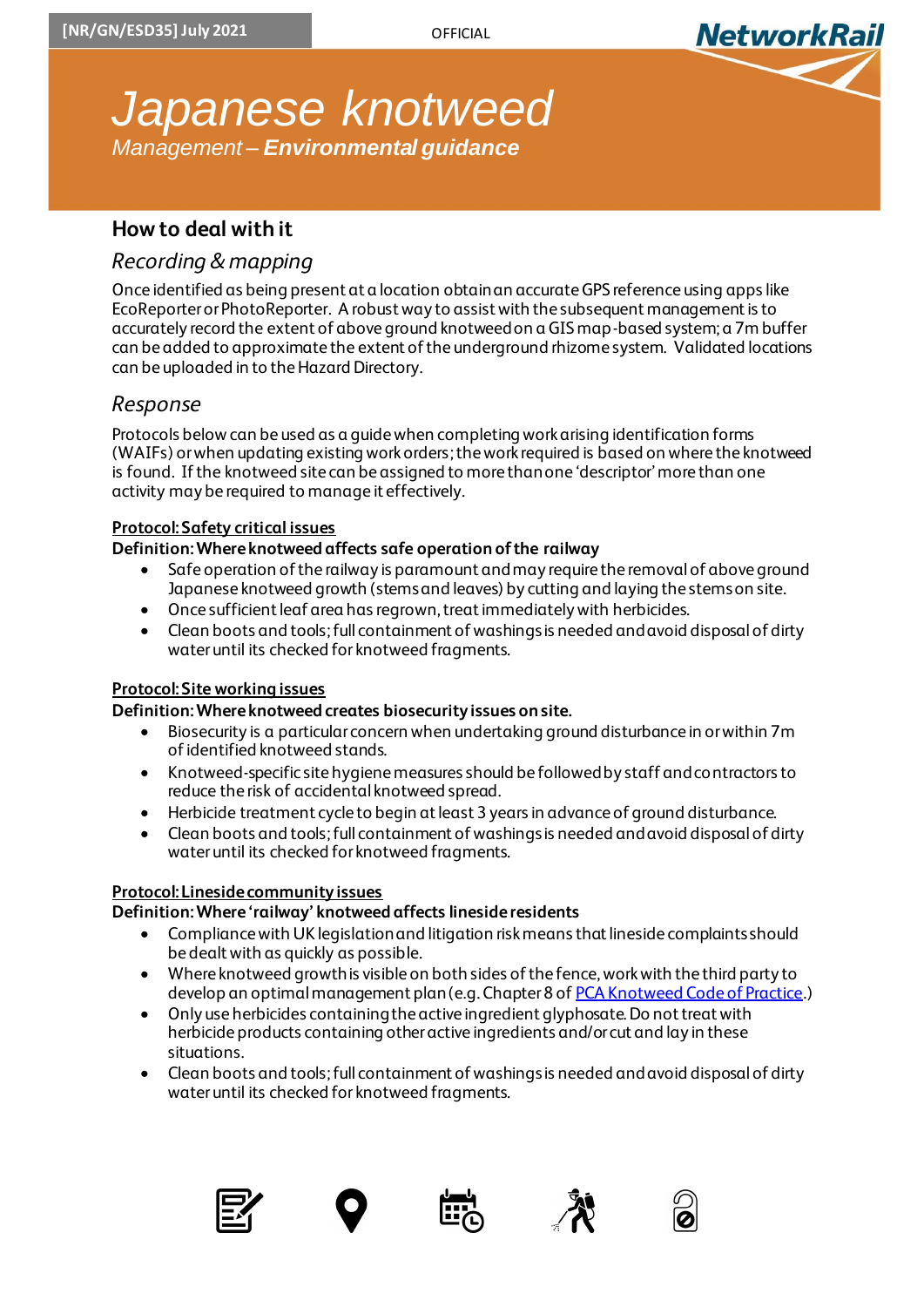

## *Activity definitions*

**Cut and lay stems on site** – the only acceptable way to carry this out is by using a sharp bladed hand tool (NOT any mechanical or motor-manual means) to cut stems at just above ground level (leaving at least one node intact) and lay on site in a position that does not affect safe access or impede inspections of the infrastructure. It may be necessary to secure stems to prevent spread on site or disturbance by wind or turbulence. It is possible to remove knotweed from site, but it has to be treated as Controlled waste and disposed of through an approved (licenced) waste carrier.

**Allow sufficient leaf area to regrow** – herbicides require actively growing plant material to be present in order to be taken up by the plant and a large leaf area increases the area to which herbicide can be applied.

**Treat immediately** – due to the potential growth rate of knotweed, especially freshly cut plants, apply herbicide as soon as the size / leaf area is ideal.

**Treatment cycle to begin before end of current growing season** – set up a treatment cycle in Ellipse for the management of the knotweed on Network Rail land and take in to account any agreements to enable third party knotweed to be treated; approaches from third parties after 30<sup>th</sup> Septembershould be added to the next season's treatment cycle and the third party notified.

**Treatment cycle to begin at least 3 years prior to ground disturbance** – control of knotweed can take in excess of 3 years and if track (or other) operations are planned within 7 metres of a stand of knotweed any ballast contaminated by live knotweed may not be removed from site. Proactively beginning treatment in advance of works reduces the risk of costly delays or waste removal.

**Contact adjacent land owner** – proactive approach to agree joint approach to treat knotweed.

**Clean boots and tools** – before leaving the Japanese knotweed site, make sure that there are no pieces of knotweed on boots, clothing, tools and vehicles wheels to reduce risk of further spread. Full containment of any washings is required and it may be necessary to sieve water prior to disposal to remove any fragments of knotweed stem and rhizome.

#### *Pesticide application – advice*

**BASIS** – before application of chemicals, obtain advice on active ingredients, dosage and application methods from a BASIS registered specialist (most suppliers/distributors have suitably qualified staff)

**Glyphosate** – spraying with glyphosate before July will cause dieback of the above ground growth but later spraying is recommended forlong-term effect due to movement of the chemical to the roots

**Application on private property** – if chemicals are to be applied on private property, the owners' consent must be obtained, and the type of chemical used must be suitable for use in that situation; e.g. residual formulations are only suitable for use on Network Rail land, not residential property